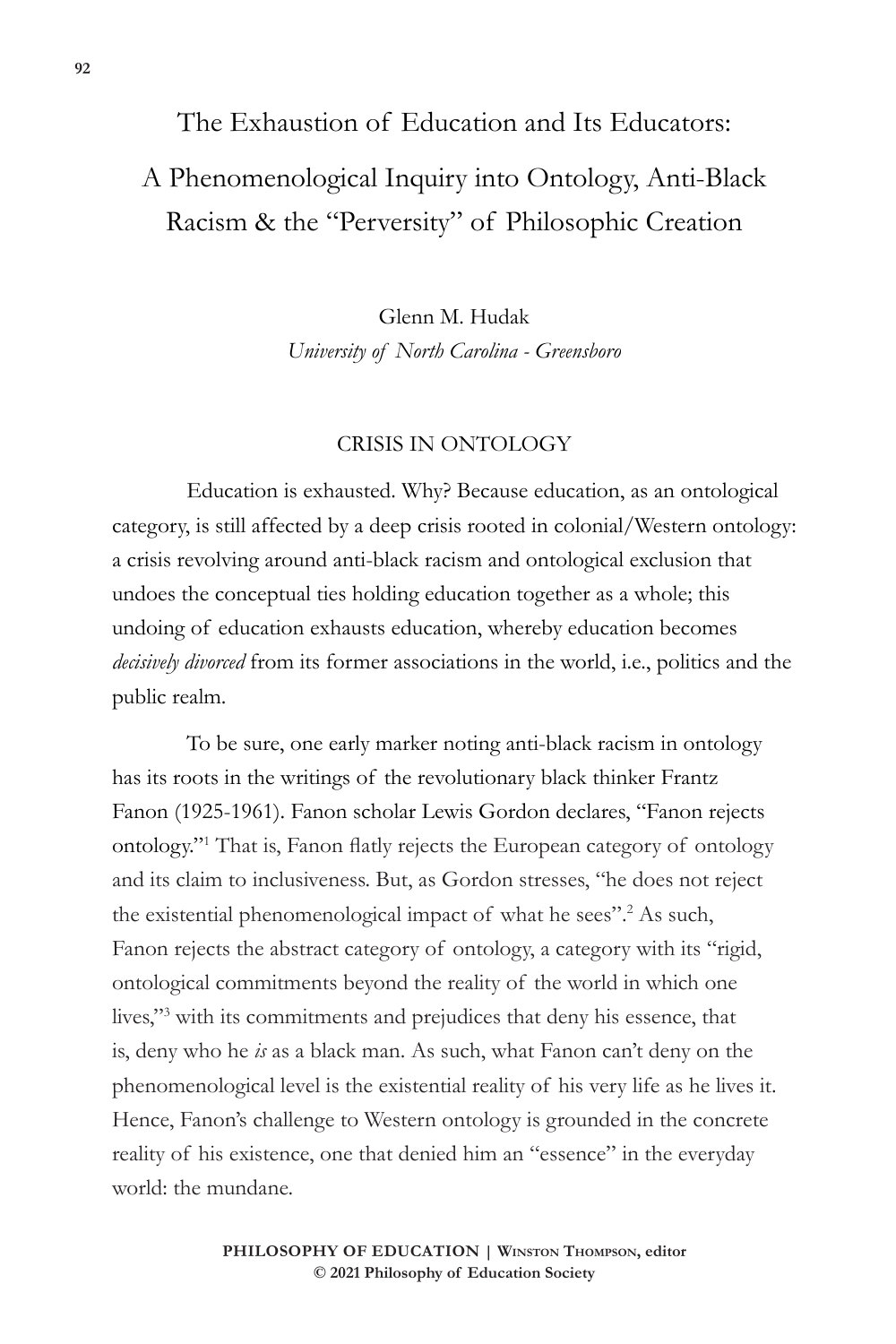And what is the mundane that Fanon lived in? "There is the mundane," writes Fanon, "for the white and the mundane for the black."4 The *mundane* for the white is one of casual informality, of being *able* to stroll, so to speak, the streets in pleasant anonymity. The *mundane* for the black, on the other hand, is one of being caught in one's tracks, so to speak, by the white gaze; frozen as it were in one's place such that one becomes hyperconscious of one's most basic actions, such as lighting a cigarette. Indeed, here Fanon dreams of a "transformation of the everyday," where as, Fanon declares, "All I wanted was to be a man (sic) among other men. I wanted to come lithe and young into a world that was ours and help to build it together."5 As such, Fanon highlights the mundane as a key dimension in the struggle against anti-black colonialism.

We can say then that Fanon exists *in* the everyday world, yet he is not authorized to be a part *of* Being proper in the eyes of a colonial ontology. We might assert that Fanon exists in a state of overwhelming objectivity: to be "seen" by whites but not to be worthy of "mattering" in the everyday functioning of white society. For as Fanon writes in *Black Skin, White Mask*, "I arrived in the world anxious to make sense of things, my spirit filled with desire to be at the origin of the world, and here I discovered myself an object among other objects…Imprisoned in this overwhelming objectivity."6 This moment of "overwhelming objectivity" which renders Fanon an "object among objects" is what Gordon refers to as momentary *epistemic closure*. That is, "a moment of presumably complete knowledge of a phenomena. Such presumed knowledge closes off efforts at further inquiry. The result is what we shall call *perverse anonymity.*"7 As Gordon explains, anonymity literally means to be nameless being nameless, however being nameless need not be seen as a negative trait. E.g., when we use the indefinite article "a," "a teacher" for instance, there is a positive valence to this anonymity. However, for blacks, "*perversity*" occurs when blacks are locked within epistemic closure, overdetermined such that there is no gap between *who* one is (their essence) and *what* one is (their social identity). Hence,"The schism between identity and being is destroyed, and the result is a necessary being, an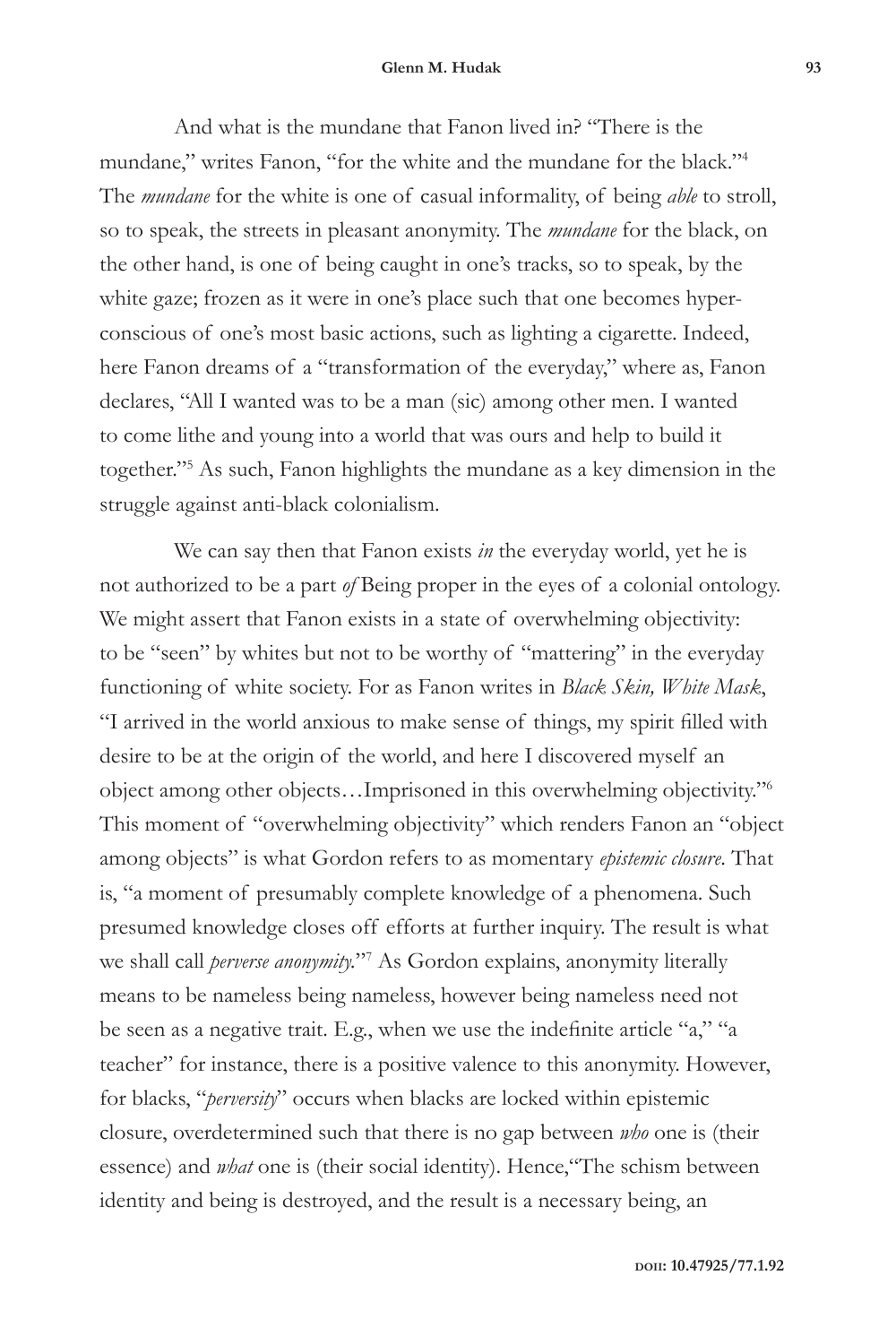overdetermined, "ontological" reality."8 As such, in the black mundane Fanon is seen as an "object among objects," predetermined by the "ontological reality" of anti-black racism. As an object among objects, Fanon is never spoken to but spoken about or without notice, called out of his private thoughts by a call that affirms his location in a prefigured ontological order.

And so it goes, well over a half of a century later, racism's perverse anonymity in the mundane remains as Fred Moten explains through the concept of "black sociality," in reference to the killing of Michael Brown on August 9 2014. For Moten, a "black sociality" that has rendered black lives in Fanon's terms, "objects among objects," hence yet another event of perverse anonymity. For as Moten exclaims, "what the drone Darren Wilson (the police officer) shot into that day was insurgent Black life walking down the street. I don't think he [Wilson] meant to violate the individual personhood of Michael Brown; he was shooting at mobile Black sociality walking down the street in a way that he understood implicitly constituted a threat to the order he represents and that he is sworn to protect…So when we say that Black lives matter I think what we do sometimes is obscure the fact that it's in fact Black lives that matters. That insurgent Black social life still constitutes profound threat to the already existing order of things."9 For Moten and Fanon, insurgent Black life manifests a deep "crisis" in the very fabric of white/colonial society's efforts to enforce a veil of perverse anonymity over the lives of Blacks.

But, we may ask, how does Fanon's dream of a transformation of the everyday, a mundane where he can walk lithe and free, become even thinkable within crisis of anti-black racism? To address this concern, I further ask that we consider the plausibility of ontology itself as transformational. Asking, how in the event of anti-black racism, does "crisis" operate as a moment of transformational ontology?

To investigate ontology in exhaustion and crisis, I turn to the essay "Exhaustion and Creation" by Brazilian philosopher Peter Pal Pelbart who observes, "It is crises that reveal to us the forces which have been at play – and redistributes them, by answering the question: are the things going in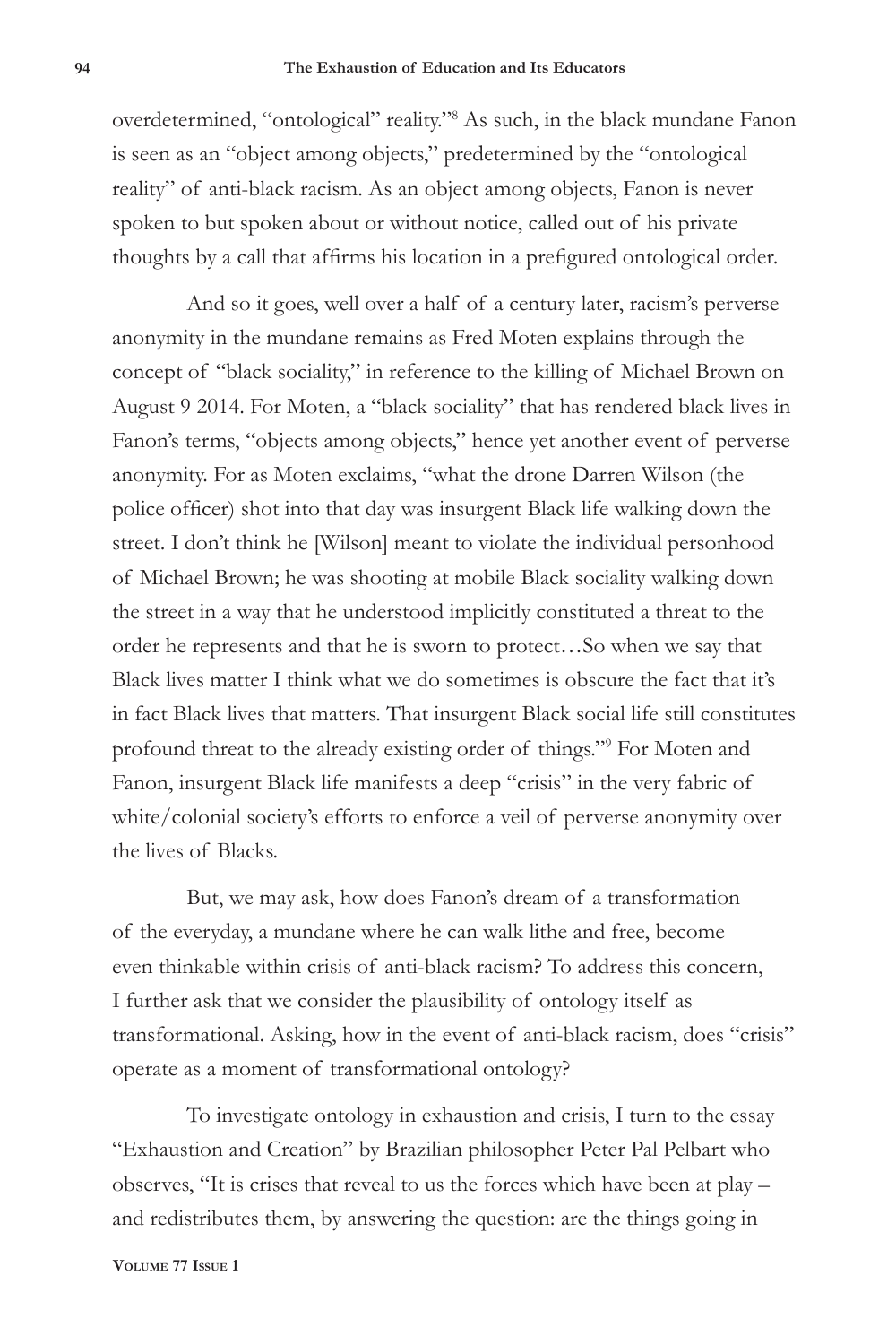the direction of life or death? Crisis is not the result of a series; rather it is a beginning that creates its own time and space… If crisis inhabits such a privileged place, it is because crisis is the means of 'putting one's own life into a form anew in a different way, and globally, departing from a rupture with the continuity or identity of the subject."<sup>10</sup>

For Pelbart, crisis is lived as a moment of singularity, to be more precise here, an event that ruptures the continuity of his mundane, creating singularity in his life, an event. From Pelbart's perspective, Fanon's crisis puts his life into a form anew by rupturing the continuity of his very identity whereby in that moment of radical self-awareness he becomes jolted out of the mundane. The very same can be said of Moten regarding the singularity of the event of August 9, 2014 in Ferguson, Missouri and the death of Michael Brown. While crisis creates singularities, notice, however, that these events – for Fanon and Moten – are not equivalent, not the same, not equal as A=B. Rather, the key here is that these insurgent moments in Black life are *isomorphic* in structure, i.e., both share a similar structure, the "murder" (both literally and figuratively) of Black insurgent life: crisis to be sure, but singular events nonetheless.

Continuing, we can further tease out how this isomorphic structure is played out, so to speak, within the lives of insurgent Black lives. In a word, through "exhaustion." Drawing from the work of Gilles Deleuze, Pelbart points out the distinction between tiredness and exhaustion. "Tiredness is part of the dialectic of work and productivity: one rests and returns to activity...Exhaustion, on the other hand... is he (sic) who, having exhausted his purpose, is himself exhausted, such that this dissolution of the subject corresponds to the *abolition of the world*. Where tiredness perceives its activity as temporarily compromised and is prepared to resume it, exhaustion, on the other hand, is pure inactivity, pure testimonial."11 Crisis for insurgent Black life is exhaustion as, "pure inactivity, pure testimonial," it's murder!

As such, exhaustion is where one's very purpose and one's very being converge in a moment of "dissolution" whereby one's life is rarefacted, as life's meaning (and bodily energy) are lived as perhaps as a moment of dying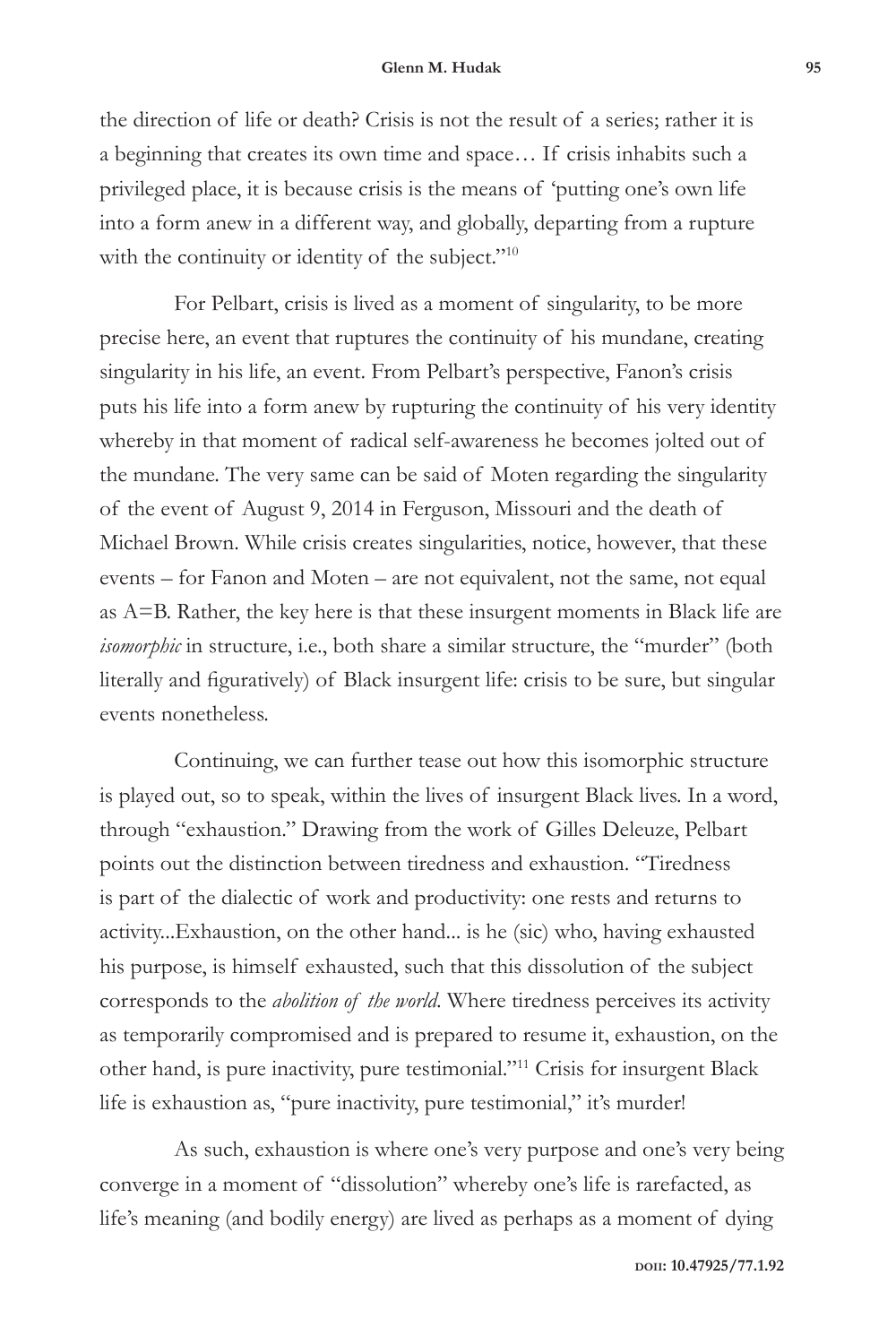without death, which is personified for Pelbart as a moment of insomnia, that being neither awake nor asleep, caught perhaps in Fanon's zone of nonbeing. Citing Deleuze, Pelbart clarifies this point of exhaustion as the space where "it is necessary to 'breathe without oxygen' in order to profit from 'an energy more elementary and more rarefied.'" As such, exhaustion is indeed a "perversion" of life, especially in the *form of the perverse anonymity of anti-black racism.*

The irony here however is as Pelbart stresses, "The conclusion is clear: We create by exhausting the possible" (130). The rub is the very perversity of exhaustion, the rarefaction of life, is also a creation itself. *As such, the perversity of creation-as-crisis is situated within the very event of exhausting, thereby exhausting the very philosophic concepts to be employed by ontology to express itself.*

How is this so? How, for instance, can the perversity of anti-black racism be an event of philosophic creation? Pelbart continues, "Exhaustion may be a term that acutely defines, albeit enigmatically, the hesitant and unnecessary passage from catastrophe to creation…Exhaustion may be understood in the primary sense that Deleuze gave it: the exhaustion of the possible, in which the exhausted exhausts himself as a reservoir of possibles and has exhausted the possibles of language, as well as the potentialities of space and the very possibility of action."12 Exhaustion here is perceived as an event that has rarefacted all possibles to action, in language, in space to think. Hence, "exhaustion more radically… an operation of disconnection …Exhaustion *undoes that which 'binds' us to the world,* that 'imprisons' us in it and others, that 'captures' us with its words and images, that 'comforts' us with an allusion of entirety in which we have ceased to believe, even as we have remained attached to them."<sup>13</sup> Anti-black racism as crisis in ontology exhausts the world, and with it, as Pelbart declares, "*abolishes*" the world and thereby "undoes us," undoes "that which binds." Exhaustion-as-crisis, as Pelbart infers, *unravels, decisively divorces* the bonds that imprison Fanon to be an "object among objects," unravels Moten to *decisively divorce* from humanist thinking and declare that it is Black lives that matter in the event.

As such, exhaustion doesn't simply rarefact, deplete ontological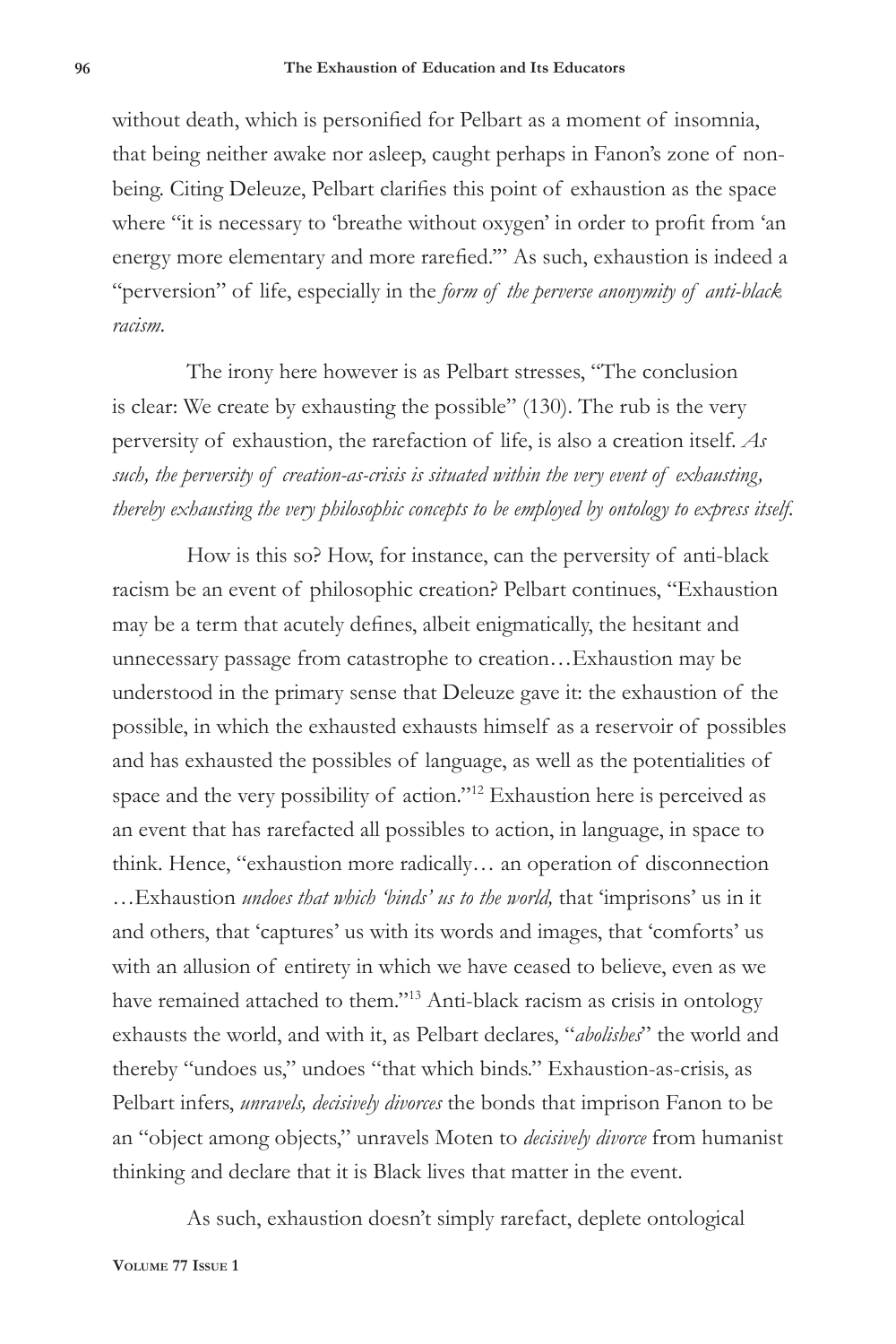concepts, it undoes them as these very concepts become *decisively divorced* from their conceptual grounding, their mundane application in the world. This crisis in ontology not only speaks to the perversity of anti-black racism, but to a crisis in philosophy. As such, to speak of the perversity of ontology then, is to speak of the perversity of philosophy. This crisis in ontology and philosophy swirls around anti-black racism and this is a "problem." A "problem" in the most fundamental sense: i.e., the anti-black racism that Fanon points out which confronts ontology at its core: those very concepts that work to exclude the Black Lives as human amongst other humans with dignity and freedom. This perversity is an obstinacy on ontology's part to cover-up Black existence. This is catastrophic, but, as Pelbart argues, from exhaustion there is creation. Here we see creation on the philosophic plane occurs within this very field of ontological perversion. In short, philosophic creation is located within the very perversity of crisis, of anti-black racism! How so?

Here, following Pelbart, I draw from Deleuze and Guattari's *What is Philosophy*?In this text they state explicitly that, "philosophy is the art of forming, inventing, and fabricating concepts."14 Such that, "all concepts (created by philosophy) are connected to problems without which they would have no meaning and which can themselves only be isolated or understood as their solution emerges…[As such], in philosophy, concepts are only created as a function of problems which are thought to be badly understood or badly posed pedagogy."15 Crisis-in-ontology exhausts the possibles in the event by unraveling conceptual connections, as such nothing is possible as there is a complete stop to the mattering of things. As concepts become unraveled, they swirl within the event as new possibles are formed out of the very disjunction of the concepts from each other, i.e., everything becomes possible. This moment of exhaustion spawns new philosophic concepts from this disjunctive process whereby a synthesis is recorded in the philosophic plane amongst concepts that remain decisively divorced as a moment of "*disjunctive synthesis*,"16 in Deleuzean terms. Here the new concept that is created in philosophy is not a mixture of prior concepts, or a dialectal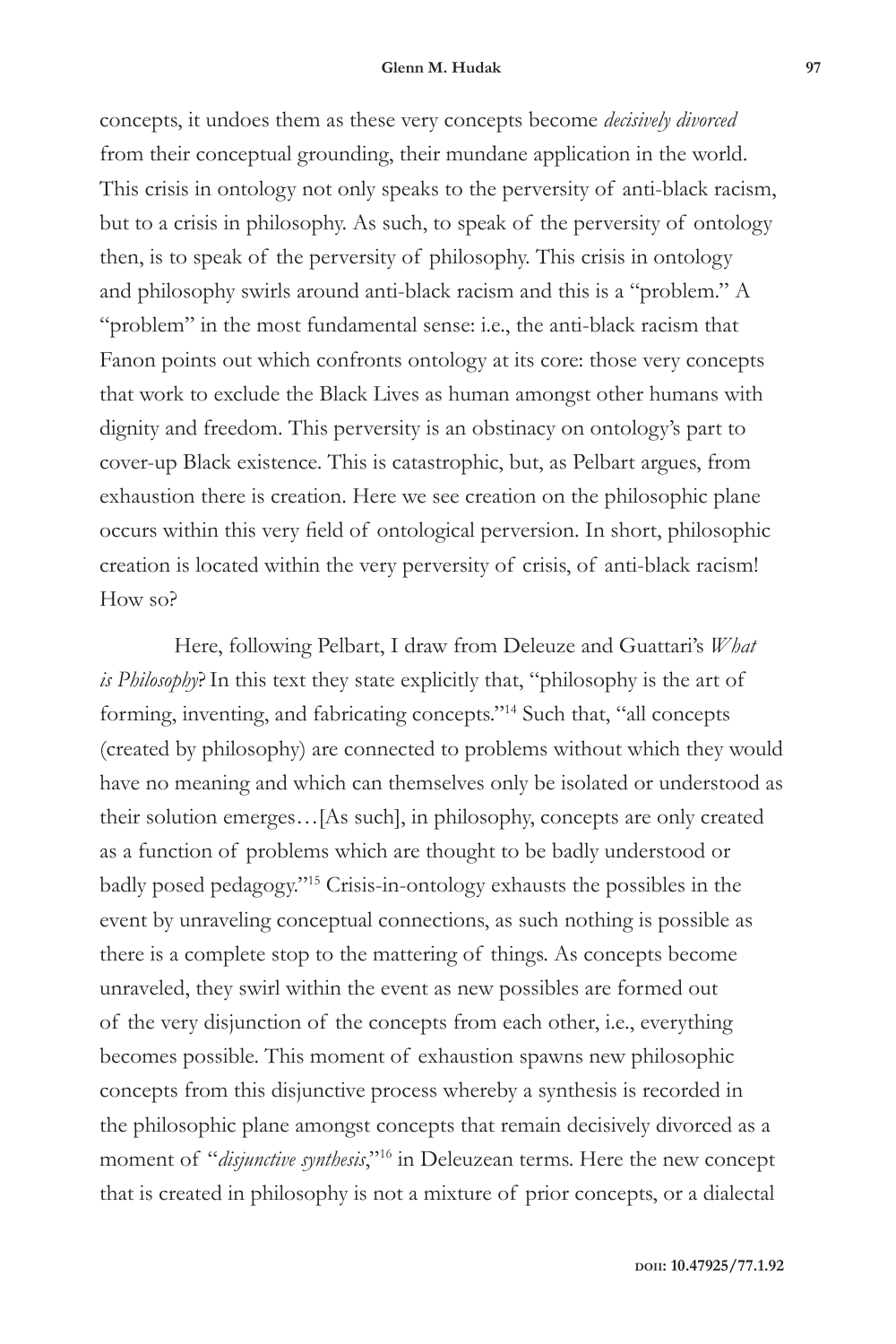synthesis in Hegelian terms of A and –A forming a new term B. Instead, concepts are profanated from their routine use as new possibilities arise from the event itself. Hence as noted, the concept is a "function of the problem" itself. The new concept that is created is *immanent* to the event, and not a transcendental supplement to the event. Here the event frames the problem that needs conceptualizing.

The problem within this context is: the crisis in ontology as pertains to the event of anti-black racism. The concept that addresses this problem in ontology, and hence, by extension, a philosophic creation, I submit is: education becoming *decisively-divorced*, hyphenated as to indicate the concept is a mode of becoming, i.e., being decisively-divorced. As a philosophic concept then, becoming *decisively-divorced* both addresses the problem of Black lives being decisively-divorced from ontology and acts as an immanent philosophic practice to decisively-divorce one from *current* anti-black conceptual constellations surrounding a specific event.

### CRISIS IN EDUCATION

To illustrate the perversity of philosophic creation amid crisis and the creation of the concept of becoming decisively divorced within the educational context, I turn to a specific crisis in education: the event of Arendt's writing her "Reflections on Little Rock,"17 with its "A Reply to Critics" and "Crisis in Education."18 Hereafter these texts are referred to as *Reflections*, *Reply* and *Crisis*. My aim in drawing upon Arendt's *Crisis*, *Reflections*, and *Reply* is to illustrate how the philosophic conception of education as becoming *decisively-divorced* is "created" within the *event* of Little Rock. By framing Arendt's writing within an event, I'm drawing from philosopher Erin Manning who emphasizes "that there is nothing outside or beyond the event, the aim is to create an account of experience that requires no omnipresence. The event is where experience actualizes."19 That is, *the* event of Little Rock is actualized in the writing of Arendt and hence they illustrate how education becomes exhausted by the anti-black racism in Little Rock as well as the educator, in this case Arendt, who attempts to educate the public on Little Rock.

**Volume 77 Issue 1**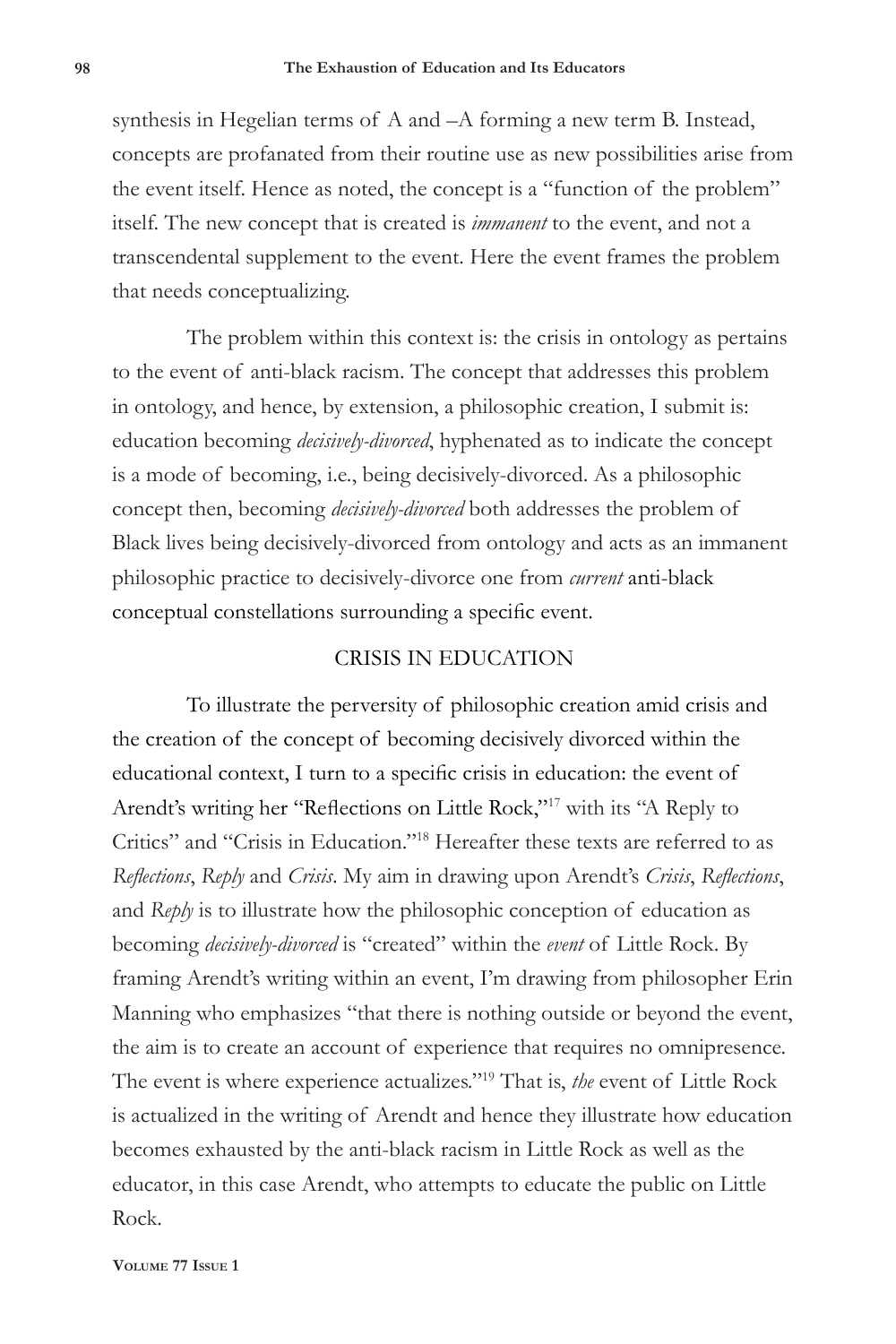#### **Glenn M. Hudak 99**

As such Arendt's writing is the result of situated knowledge for, as Tobin Siebers notes, "Feminist philosophers have long argued that all knowledge is situated, that it adheres in social locations, that it is embodied, with the consequence that they have been able to claim that people in marginal social positions enjoy an epistemological privilege that allows them to theorize society differently from those in dominant social location."20 Indeed, by placing Arendt on the same plane of imminence as insurgent Black mothers who are explicitly referred to in *Reply,* we may begin to situate the notoriously famous statement in *Crisis*, "We must *decisively divorce* the realm of education from the others, most of all from the realm of public, political life."21 Here, in *Crisis*, the call is decisively clear on Arendt's part that education is to be divorced from the public realm, politics. The rub, as Eduardo Duarte points out, is that *Crisis* was "written in view of the harsh criticism of her position in *Reflections*, where she had, in an untimely manner, argued against the forced integration of schools."22

Indeed, Natasha Levinson notes that the publication of "Reflections on Little Rock" was delayed amid wide controversy and eventually published in *Dissent*, Winter, 1959.<sup>23</sup> Along with the publication of the original essay, "Reflections," Arendt includes a new prologue, "Preliminary Remarks," and ends with an addendum, "A Reply To Critics." From the "Preliminary Remarks," Arendt states, "I therefore agreed to let *Dissent* publish the article as it was written – not because I thought that a year-old topical essay could *exhaust* the subject or even do justice to the many difficult problems involved, but in the hope that even an inadequate attempt might help break the dangerous routine in which the discussion of these issues is being held from both sides."24 One prominent player in the debate was Ralph Ellison. As Levinson points out, "After Ralph Ellison criticized Arendt for not understanding the reality of what it meant to be black in America, she changed her mind…[As such, she acknowledges] the argument that black parents had relinquished responsibility for the world needed modification in light of Ellison's critique. Arendt conceded this point some years after the essay had been published, although she did so in a private communication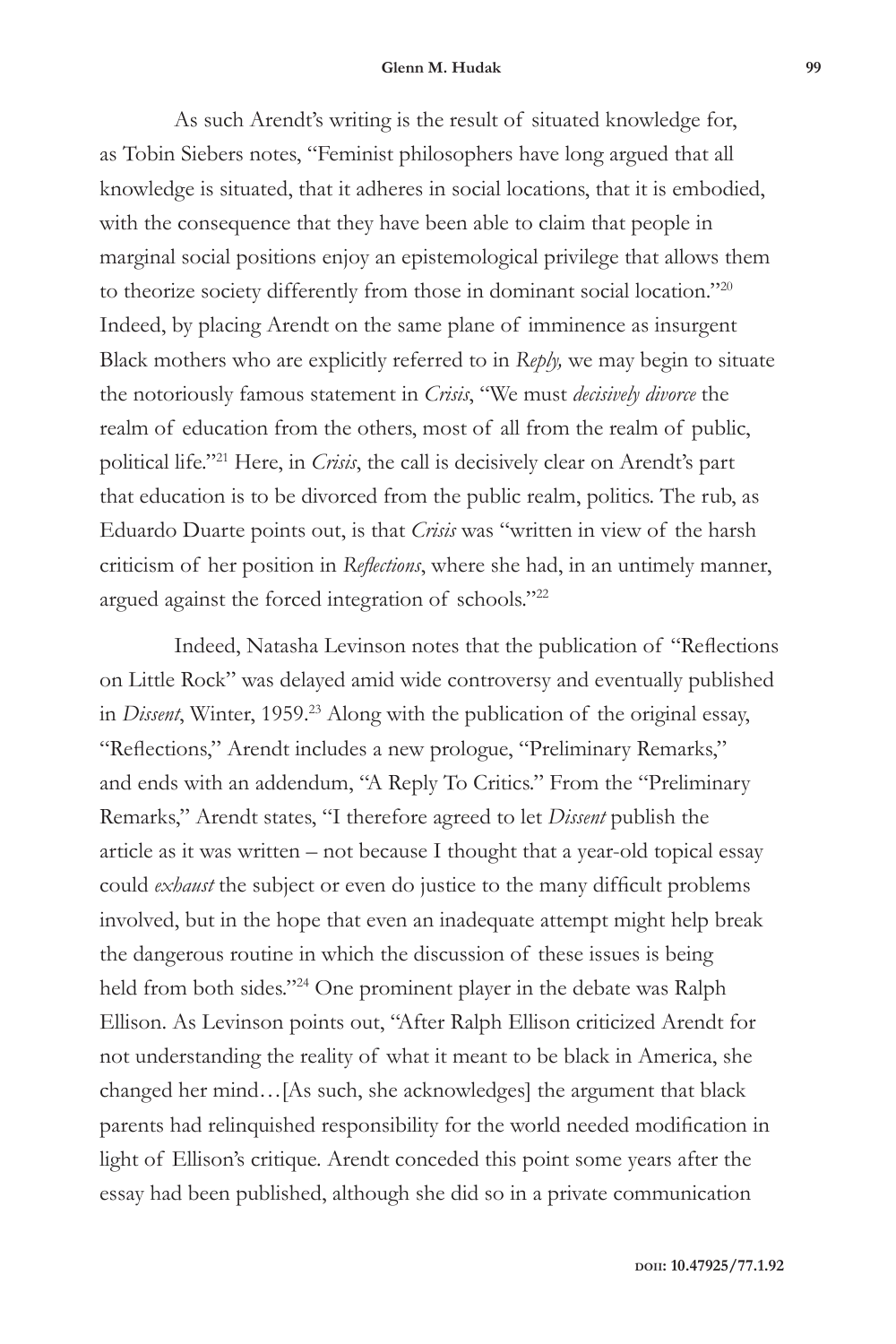with Ellison rather than in a public forum."25 Arendt eventually comes around to Ellison's criticism, but it is disappointing that she never brought this reexamination of the event to the public domain again for discussion.

If Arendt is projecting her academic self onto the lives in Little Rock, then we might expect this misreading of the actions by Black parents in Little Rock. In *Reply*, Arendt tells her critics that the genesis of her essay, *Reflections,* began as she was troubled by a photo, "showing a Negro girl on her way home from a newly integrated school; she was persecuted by a mob of white children…her face bore eloquent witness to the obvious fact that she was not precisely happy."26 Arendt anguishes over this photo, as it motivated her desire to write "Reflections." This essay however did not go as intended as it drew sharp criticism, which in turn Arendt replies to her critics, explicitly amplifying the reasons she objected to black children in Little Rock being integrated amid white hostility.

To her critics in *Reply*, she justifies her claims by situating her motives within the lives of black mothers stating, "My first question was: what would I do if I were a Negro mother? ... [Arendt replies], If I were a Negro mother in the South, I would feel that the Supreme Court ruling… has put my child into a more humiliating position than it had been before… [Next] If I were a Negro mother I would feel that the very attempt to start desegregation in education in schools had not only, and very unfairly, shifted the burden of responsibility from the shoulders of adults to those of the children. I would in addition be convinced that there is an implication in the whole enterprise of trying to avoid the real issue…[And next] If it were only a matter of equally good education for my children, an effort to grant them equality of opportunity, why was I not asked to fight for an improvement of schools for Negro children…?"27 If Arendt were a "Negro mother," she obviously would do a lot as an insurgent to defend and protect the rights of her children. The problem, of course, is that she is neither a Black mother nor the parent to the children she refers to. Indeed, while her efforts at representative thinking – by placing herself in the "shoes of others" – are empathetic efforts, they fall short of the mark.

**Volume 77 Issue 1**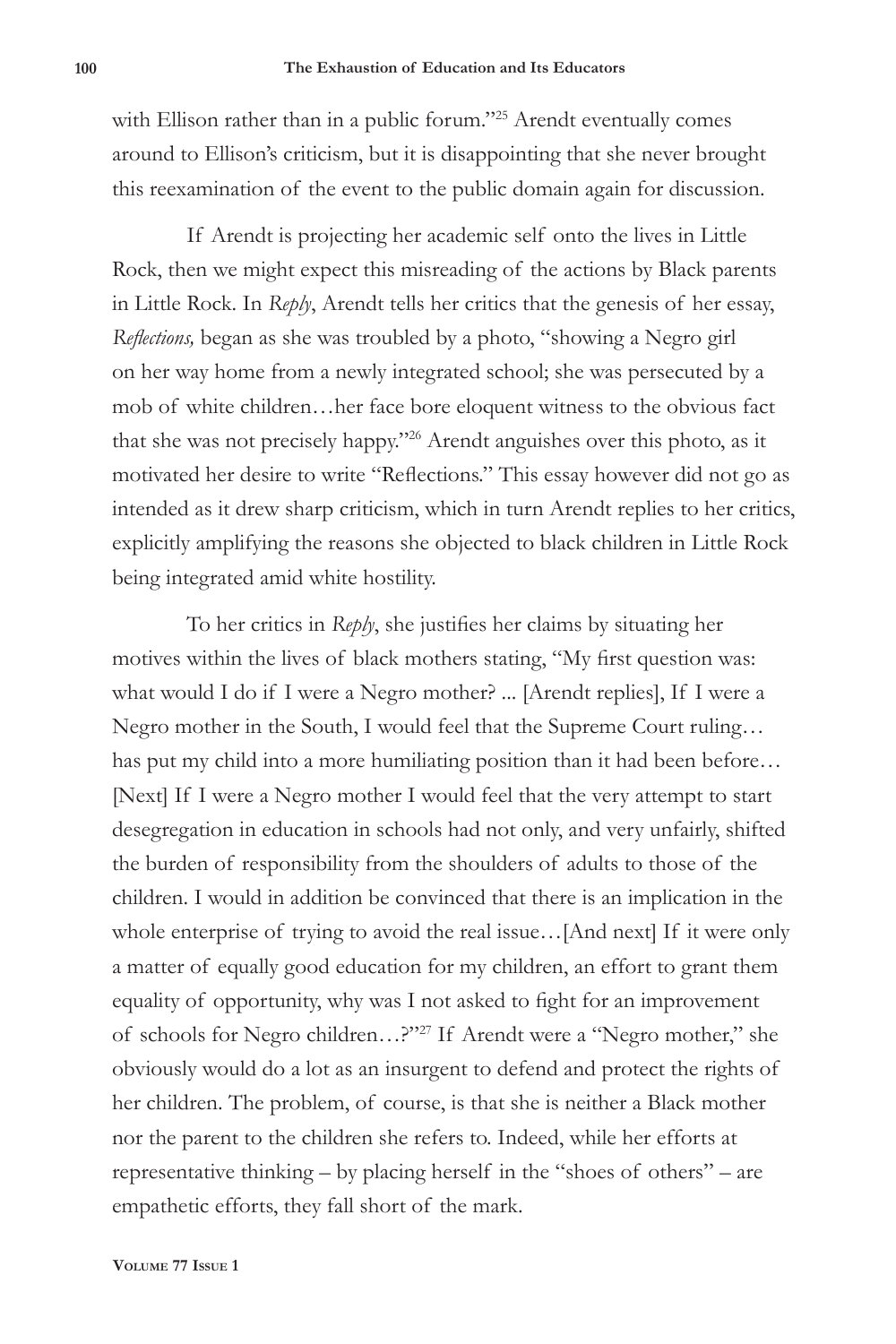Philosopher Sharon Todd details how the use of empathy as a means to rectify social injustices can fall short on two accounts. First, through psychic projection where "the self projects one's own mental state onto another, and second, that there is a question of 'divining' the intricacies of the other's feelings… [Where] the self casts its own life onto that of the other; it is as though it sets up the other to be a reflection of part of the self."28 Clearly from the remarks made by Arendt above, Todd's insights pertain: Arendt did project herself onto black mothers in Little Rock, 'divining' what those mothers actually felt. The rub for Todd is that in such a situation, "understanding empathy through projective identification means, it seems to me, that it is not so much about getting to know what the Other is feeling but to recognize one's own projected material…*In this regard, putting oneself in the other's shoes can tell us something about ourselves and while this may be valuable…it seems to fall short of the call to responsibility that the Other commands.*"29 Arendt's attempt to empathize with the black mothers of Little Rock falls short from Todd's perspective, as Arendt's efforts to speak for black mothers fails as she sees only what she has projected onto them, rather than actually listening attentively, i.e., learning from them, hence Arendt's efforts falls short of the responsibility that the Other commands.

What do Arendt's comments in *Reply* tell us about her situation? First, Arendt's character is *not* at issue here. Rather, the events surrounding the publication of *Reflections,* with its swarm of controversies, tell us that she clearly misread the event of Little Rock. Second, it tells us that in the very act of responding to her critics to *Reflections*, Arendt (albeit unconsciously) in *Reply,* projects onto black mothers, whereby rendering them both hyper-visible as the objects of her empathy, and while simultaneously submerging them in what Fanon refers to as "overwhelming objectivity."

Be that as it may, exhaustion also includes creation. The creation of concepts that are a function of the very perverse anonymity of the event with its "overwhelming objectivity." As the creation of concepts is a function of the problem in the event as such, when Arendt writes about *Crisis* in education the production of the conception of education as-becoming-*decisively-di-*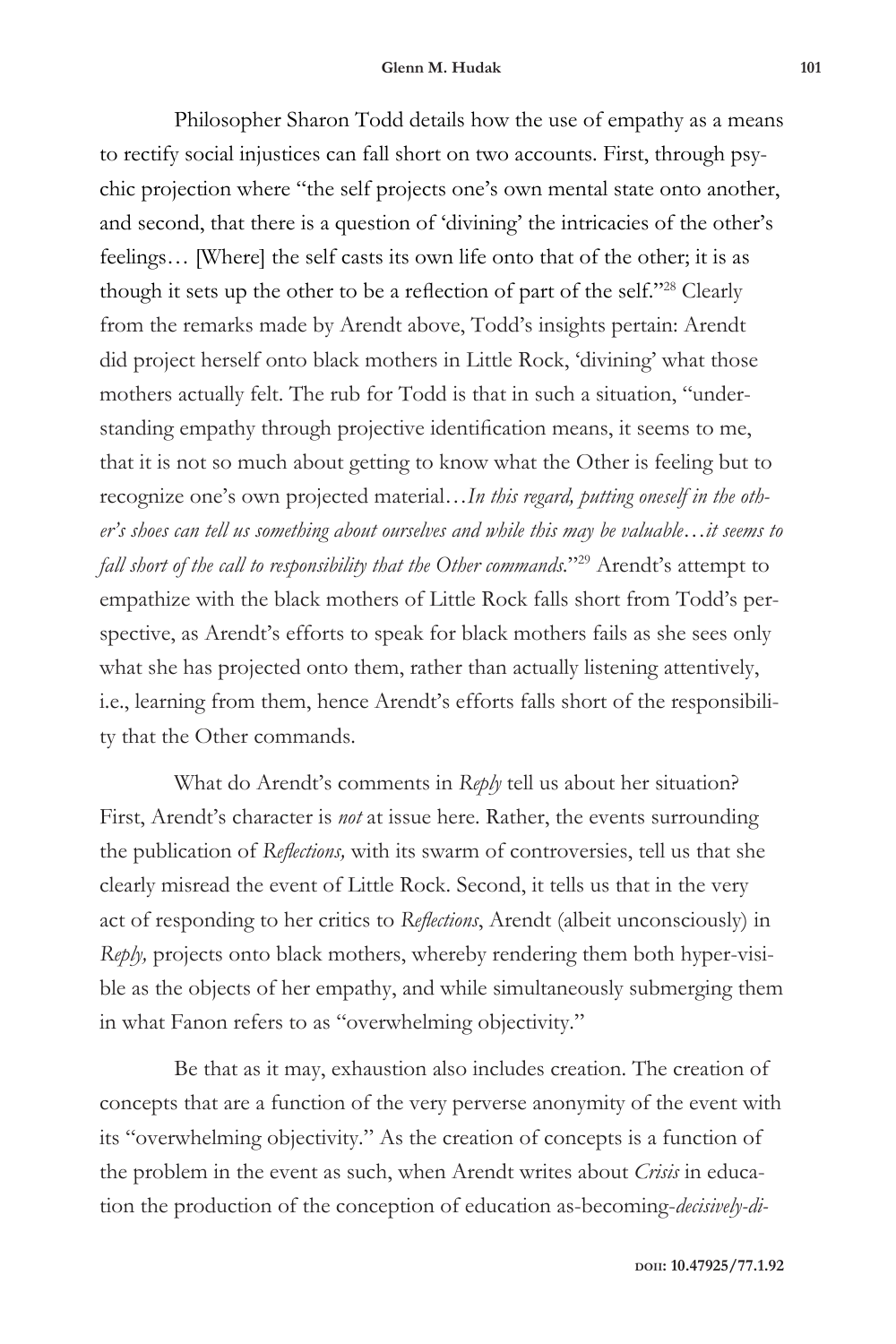*vorced* from the public realm, would seem rather isomorphic with her actions of becoming divorced from the actual event of Little Rock. Indeed, as Eduardo Duarte suggests, "*Crisis* is of a wholly different nature, coming as it does from a withdrawal from the political realm."30 As such, in *Crisis* Arendt had already "withdrawn from the political realm," whereby education is rendered a general concern as Little Rock is not mentioned, but its affect was not forgotten, nor far from her thinking.

## BECOMING DECISIVELY DIVORCED & PHILOSOPHIC **CREATION**

Does philosophic creation always occur within a perverse context, i.e., the perverse anonymity of crisis? No. But, it does within the context of anti-black racism, which as Gordon Lewis claims functions within the mundane as a perverse anonymity, a cancelling of Black (and other marginalized) subjectivities in the very light of day, so to speak. If this is so, then perhaps we might think of a site that can mitigate the force of anti-black racism. Indeed, many have already posited such a site: the public school.

But unlike the schools of Little Rock, the school we need is one which becomes decisively divorced from anti-black racism (and other oppressive ontologies), whereby the possibility of philosophic creation can occur for teachers and students alike. To address this specific concern: the school as becoming decisively divorced, suspended (temporarily) from the world, I call your attention to a wonderful and brilliant text by Jan Masschelein and Maarten Simons, *In the Defence of the School.*31 This text captures the spirit of Arendt's conceptualization of education as *becoming decisively-divorced from the public realm*. Indeed, they argue the temporary divorce of schooling from the public realm ironically allows the student to explore public life and by extension anti-black racism in society more philosophically, hence to become a public issue! Here schooling is radically transformed; it is a time-out to put into "play" the events and crises of the world as moments of study, free of the violence and exhaustion found in actual crisis.

And what event, we may ask, needs to be put into play in schools today? To this point, consider Erin Manning's take on the crisis in diver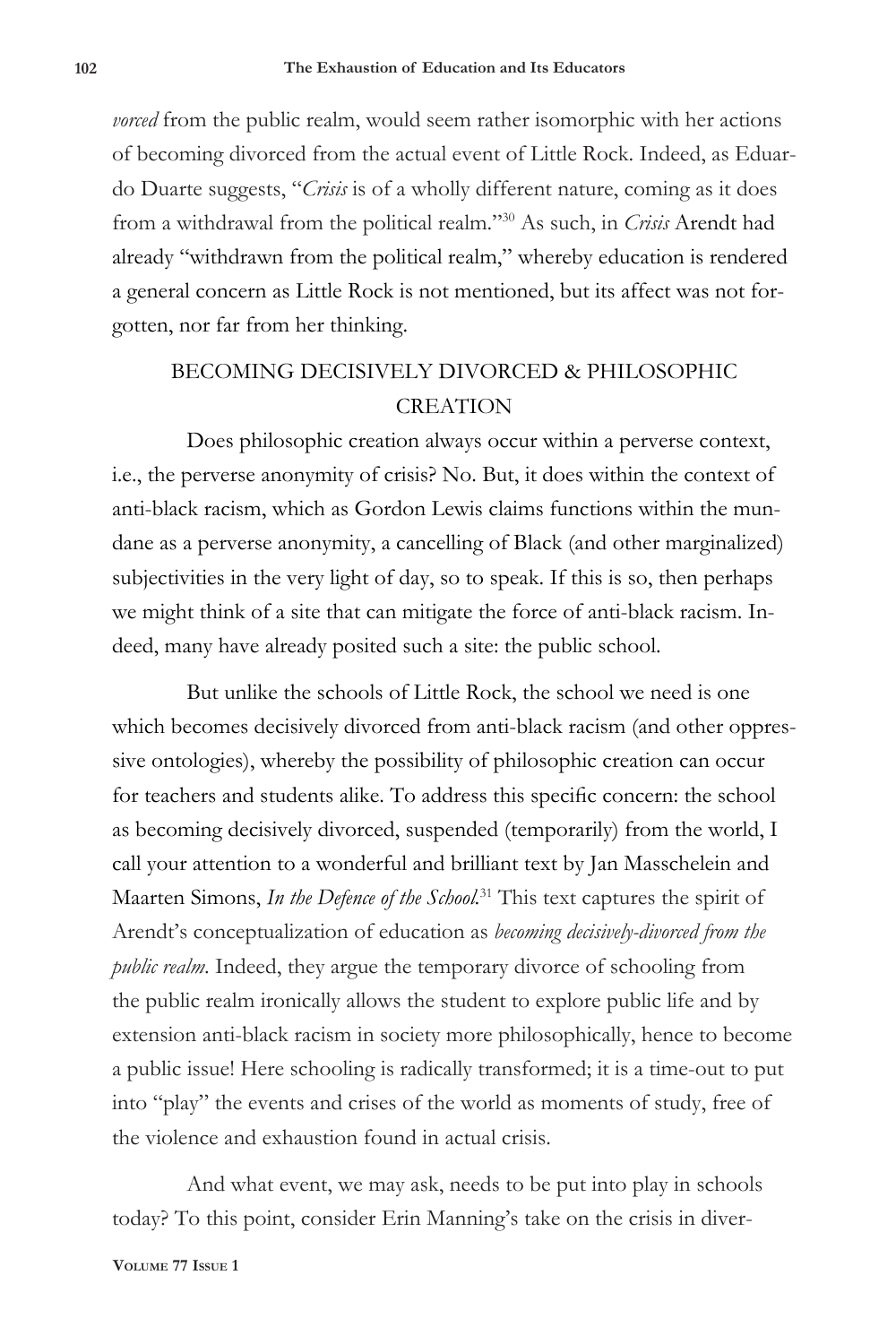sity where she declares, "insurgent Black life is neurodiverse through and through. This is its threat, that it cannot be properly regulated, that it exceeds the bounds of the known, that it moves too much…[For as] Moten continues: 'Anti-blackness is anti-life'…[Such] that neurotypicality as a founding identity politics discounts black life implies, at the limit, that it discounts all life, all generative force, all unbounded, unpredictable, rhythmic, insurgent life."32 As Manning indicates, there are strong conceptual (and political) ties between insurgent Black life and neurodiversity, that exceeds the bounds of the known. Perhaps then, budding philosophers of education might engage this exploration of how diversity functions as a web of singularities, yet is seen as a whole: a disjunctive synthesis?

In the end, our own endeavors as philosophers of education might be viewed as a mode of scholarly activism: an activism always becoming: becoming decisively divorcing, undoing the ties that bind particular concepts to our thinking education. Here perhaps, philosophy of education acts to stimulate crisis, and hence "exhaust" concepts like "neurotypicality" and those violent ontologies that refuse to see that Black lives matter not only in the public/private realms but also at the very heart of philosophical creation.

- 1 Lewis Gordon, *Fanon and the Crisis of European Man: An Essay on Philosophy and the Human Sciences* (New York: Routledge Press, 1995),10.
- 2 Gordon, *Fanon and the Crisis of the European Man*, 10.
- 3 Gordon, *Fanon and the Crisis of the European Man*, 56.

4 Lewis Gordon, *What Fanon Said: A Philosophical Introduction to His Life and Thought* (New York: Fordham University Press, 2015), 42.

5 Gordon, *What Fanon Said,* 42.

6 Gordon, *What Fanon Said*, 49.

<sup>7</sup> Gordon, 49. Emphasis in original.

<sup>8</sup> Gordon, 49.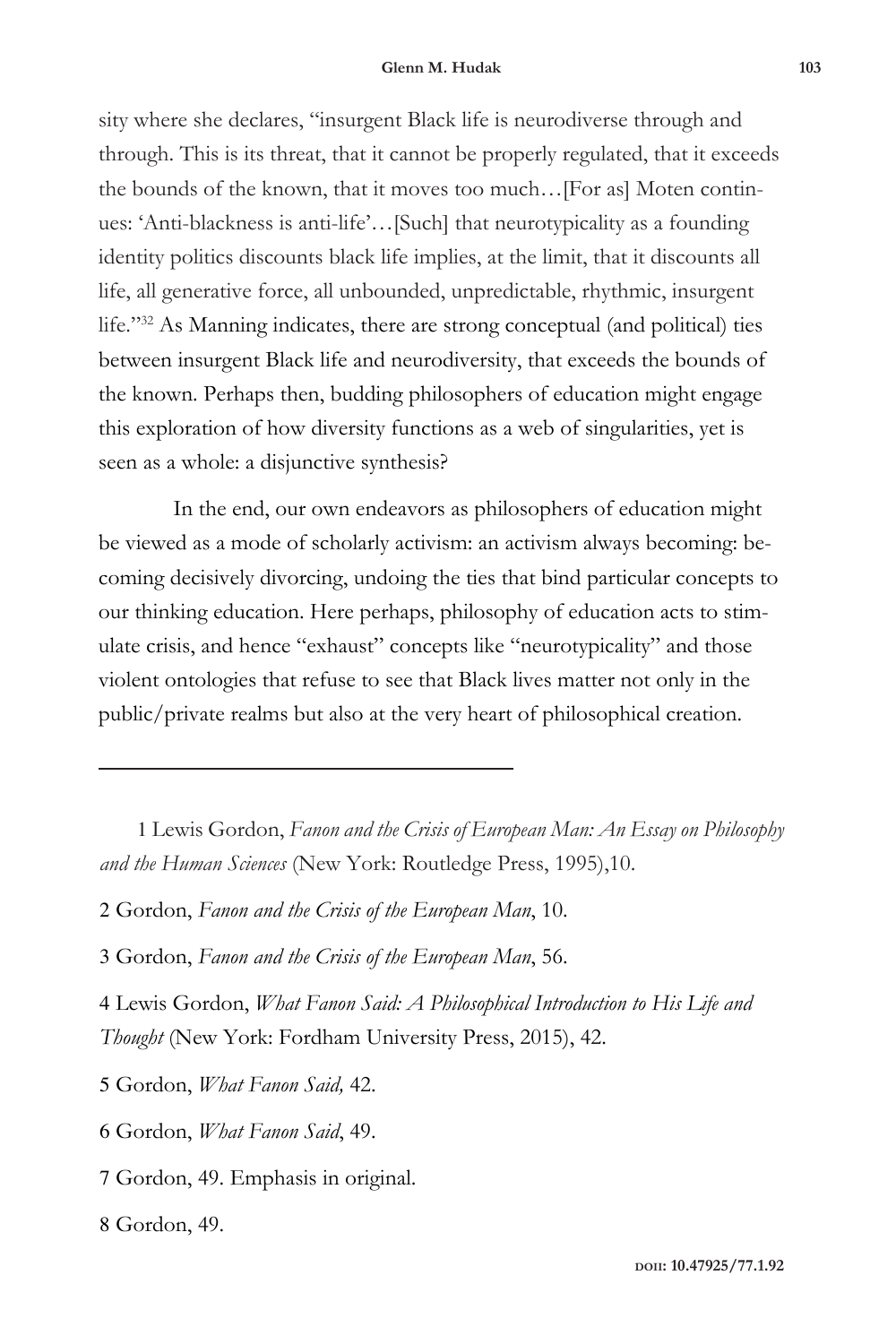9 Fred Moten quoted in Erin Manning, *The Minor Gesture* (Durham, NC: Duke University Press, 2016), 5.

10 Peter Pal Pelbart, "Exhaustion and Creation," in *Cartography of Exhaustion* (Minneapolis, Mn: Univocal Press, 2015), 120, hereafter referred to as EC.

11 Pelbart, "Exhaustion and Creation,"122.

12 Perlbart, 122, 125.

13 Perlbart, 130.

14 Gilles Deleuze & Felix Guattari, *What is Philosophy?* (New York: Columbia University Press, 1994), 2.

15 Deleuze & Guattari, *What is Philosophy?* 16

16 See Claire Colebrook, "Disjunctive Synthesis," in *The Deleuze Dictionary*, ed. Adrian Parr (New York: Columbia University Press, 2005), 77-78.

17 Hannah Arendt, "Reflections on Little Rock," in *The Portable Hannah Arendt* (New York: Penguin Classics, 2003).

18 Hannah Arendt, "A Reply to Critics," in *The Portable Hannah Arendt* (New York: Penguin Classics, 2003); Hannah Arendt, "The Crisis in Education," in *Between Past and Future* (New York: Penguin Books, 1968).

19 Manning, *The Minor Gesture*, 3.

20 Tobin Siebers, *Disability Theory* (Ann Arbor: University of Michigan Press, 2010), 22.

21 Arendt, "Crisis," 162.

22 Eduardo Manuel Duarte, "Educational Thinking and the Conservation of the Revolutionary," *Teachers College Record* 112, no. 2 (2010): 488.

23 Natasha Levinson, "A 'More General Crisis': Hannah Arendt, World-Alienation, and the Challenges of Teaching for the World as It Is," *Teachers College Record* 112, no. 2 (2010): 468.

24 Arendt, "Reflections," 231.